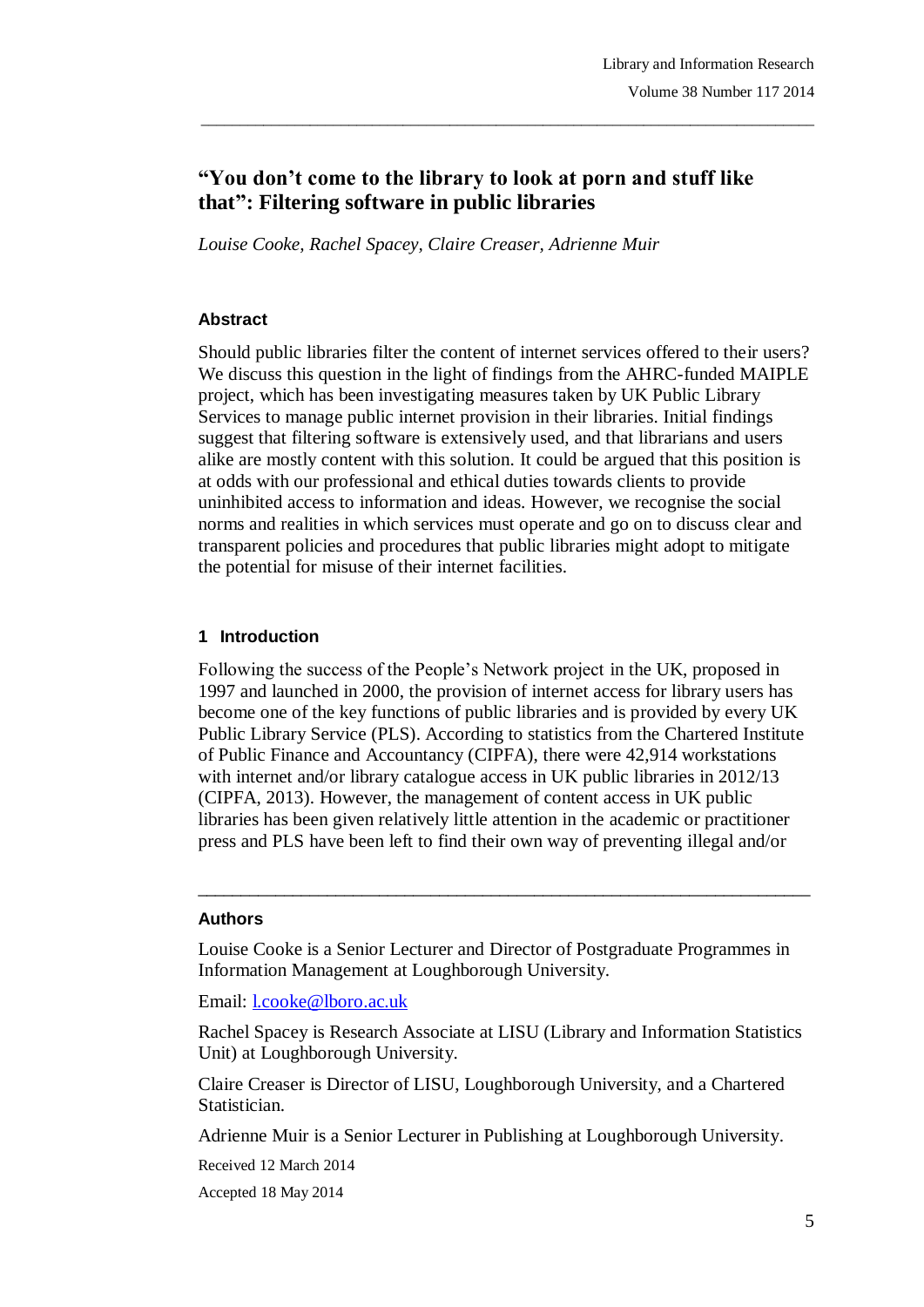inappropriate use of such services. Currently there appears to be little standardisation, guidance or transparency about measures being taken to prevent misuse. In particular, there has been no clear evidence as to what extent the use of filtering software as a solution to this dilemma has been taken up, although observation seemed to indicate that it has become a well-accepted response. This is a matter of some importance given that librarianship is a profession with a strong ethical commitment to freedom of access to information, and, according to the International Federation of Library Associations and Institutions (IFLA) *Code of Ethics for Librarians and Information Workers*:

\_\_\_\_\_\_\_\_\_\_\_\_\_\_\_\_\_\_\_\_\_\_\_\_\_\_\_\_\_\_\_\_\_\_\_\_\_\_\_\_\_\_\_\_\_\_\_\_\_\_\_\_\_\_\_\_\_\_\_\_\_\_\_\_\_\_\_\_\_\_\_\_\_\_\_\_\_\_\_

*Librarians and other information workers reject the denial and restriction of access to information and ideas most particularly through censorship whether by states, governments, or religious or civil society institutions.*

(IFLA, 2012, S1, para.2).

This apparent contradiction was one of the key motivations that led to the *Managing Access to the Internet in Public Libraries* (MAIPLE) project (LISU, 2012). MAIPLE is a two-year project funded by the UK Arts & Humanities Research Council (AHRC), with the overarching aim to identify and quantify measures being taken in UK public libraries to regulate and to manage access to internet content. This includes regulation via technical means such as the implementation of filtering software, and via organisational measures such as the adoption of Acceptable Use Policies (AUPs) and the provision of user education.

A secondary motivation, other than an ethical objection to the restriction of access to information in public libraries, was the oft-cited inaccuracy of filters as a content restriction measure, leading to under- and over-blocking that has the potential to distort the information landscape. These issues have been discussed extensively in both academic and popular literature (e.g. Simpson, 2008; Stol *et al*., 2009; Ybarra *et al.*, 2009; Hope, 2013; Jivanda, 2013), but to date the technical inaccuracies of the software solution do not appear to have been resolved. Indeed, given the cultural and contextual difficulties of determining what constitutes offensive content, it is questionable whether a technical solution could ever satisfactorily resolve this dilemma.

The purpose of this paper is not to present the findings of the MAIPLE project in detail: these have already been reported elsewhere at least with regard to the quantitative aspects of the study (see Spacey *et al.* 2014a); although a brief overview of some key aspects will be presented here in order to provide some context. Instead, this article will consider how public libraries can utilise filtering as a content control mechanism in a transparent and open way, providing users with the opportunities to have some say in its implementation.

# **2 Background context**

The research strategy for the MAIPLE project included a comprehensive international literature review, in order to be able to learn and to draw from practice within and beyond the UK. The full review can be read in Spacey *et al.*  (2014b), but for the purposes of this paper a more concise overview of key literature in the field will be given.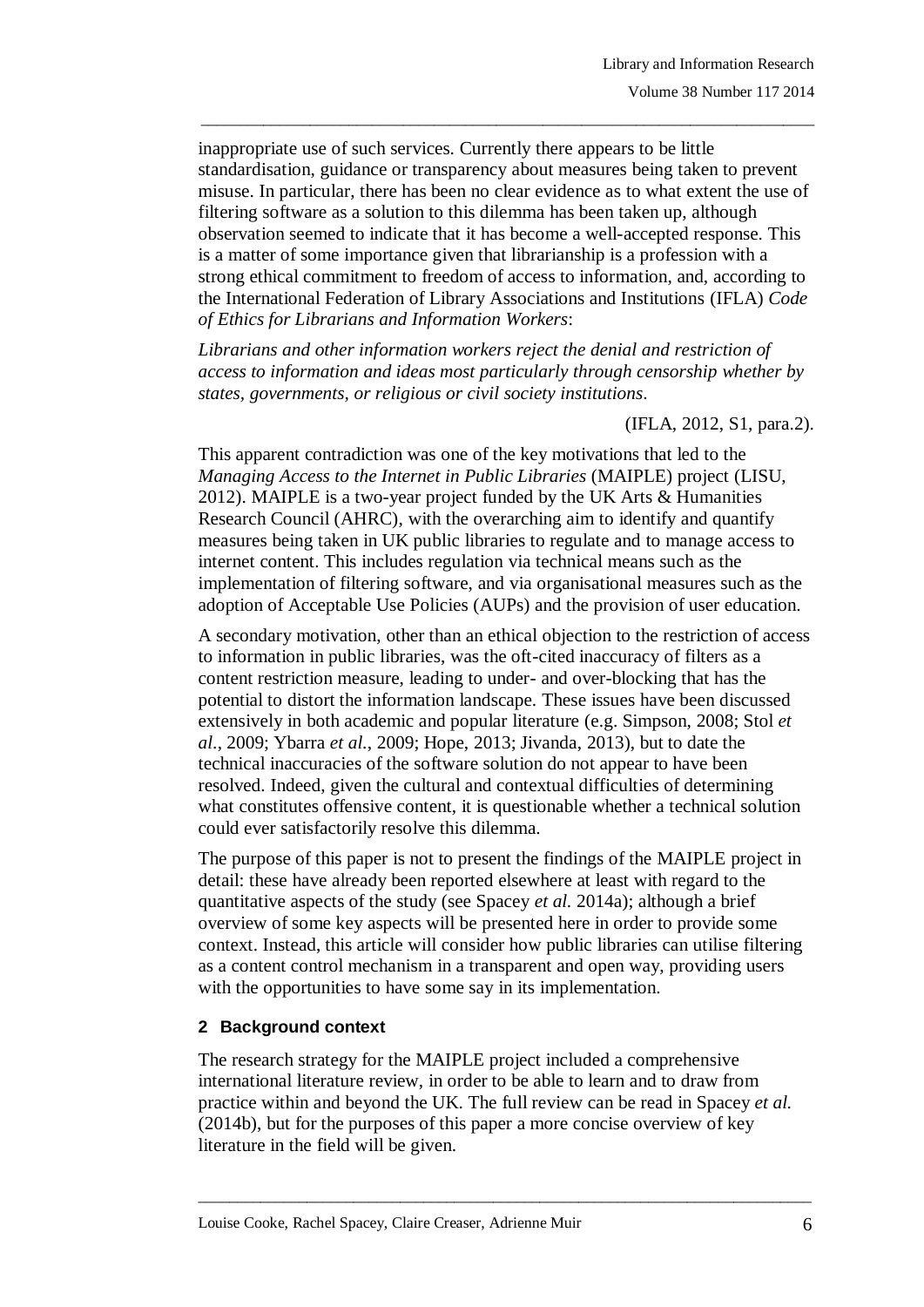In the USA, the use of filters as a means to manage access to internet content in public libraries has been well-documented as have the arguments of both the proand anti- filtering lobbies. Legislation has shaped the content control landscape with the signing into law of the *Children's Internet Protection Act* (CIPA) in 2000. If they are to be eligible for federal subsidies towards the cost of internet access, schools and libraries must employ a technology protection measure (TPM) to protect children against visual depictions of child pornography, obscenity and harmful material. TPMs may include filtering software and site blocking. The constitutionality of the CIPA was challenged by the American Library Association, a vehement opponent of what it perceives to be internet censorship but in 2003, the Supreme Court declared CIPA constitutional. Adult users, however, may request that TPMs are disabled to permit the unblocking of a particular site(s).

\_\_\_\_\_\_\_\_\_\_\_\_\_\_\_\_\_\_\_\_\_\_\_\_\_\_\_\_\_\_\_\_\_\_\_\_\_\_\_\_\_\_\_\_\_\_\_\_\_\_\_\_\_\_\_\_\_\_\_\_\_\_\_\_\_\_\_\_\_\_\_\_\_\_\_\_\_\_\_

Opposition to the use of filtering has been on ethical grounds and its use as a means to censor and infringe constitutional freedoms which the American people hold dear: "all filters block access to critical constitutionally protected speech about many subjects people need to know" (Kranich, 2001, 481). While some librarians may agree to the use of filtering per se they may have little direct say or involvement in what is actually blocked as decision making may be managed by IT colleagues, a reliance on the filtering software used or the Internet Service Provider (ISP):

*While it has been pointed out that librarians have always selected material for library stock and have therefore acted, to an extent, as a filter, filtering software removes selection decisions from librarians and places it in the hands of nonlibrary trained third parties or computer automation.*

(Hamilton, 2004, 163)

Filters have also been criticised for their technological limitations including under-blocking – "when content is not blocked that should be restricted" and over-blocking – "when content is blocked that should not have been restricted" (Resnick *et al.*, 2004, 67) and for the ease with which they may be bypassed (Bitso *et al.*, 2012). For example, Comer found that 66 per cent of Indiana"s public libraries responding to her survey used filters, of which 35 per cent had experienced one or more types of problem. Twenty-two per cent said that users complained of over-blocking whilst "Twenty-one percent said that patrons are still pulling up "pornographic" sites" i.e. under-blocking (Comer, 2005, 12).

Approximately half of all public libraries in the USA have implemented the requirements of CIPA:

*As such, the number of public libraries filtering access is now at least 51.3 percent, but the number will likely be higher as a result of state and local laws requiring libraries to filter as well as other reasons libraries have implemented filters.*

(Jaeger and Yan, 2009, 10)

Conversely, the third most popular reason public libraries did not apply for federally subsidised internet access according to the most recent *Public Library*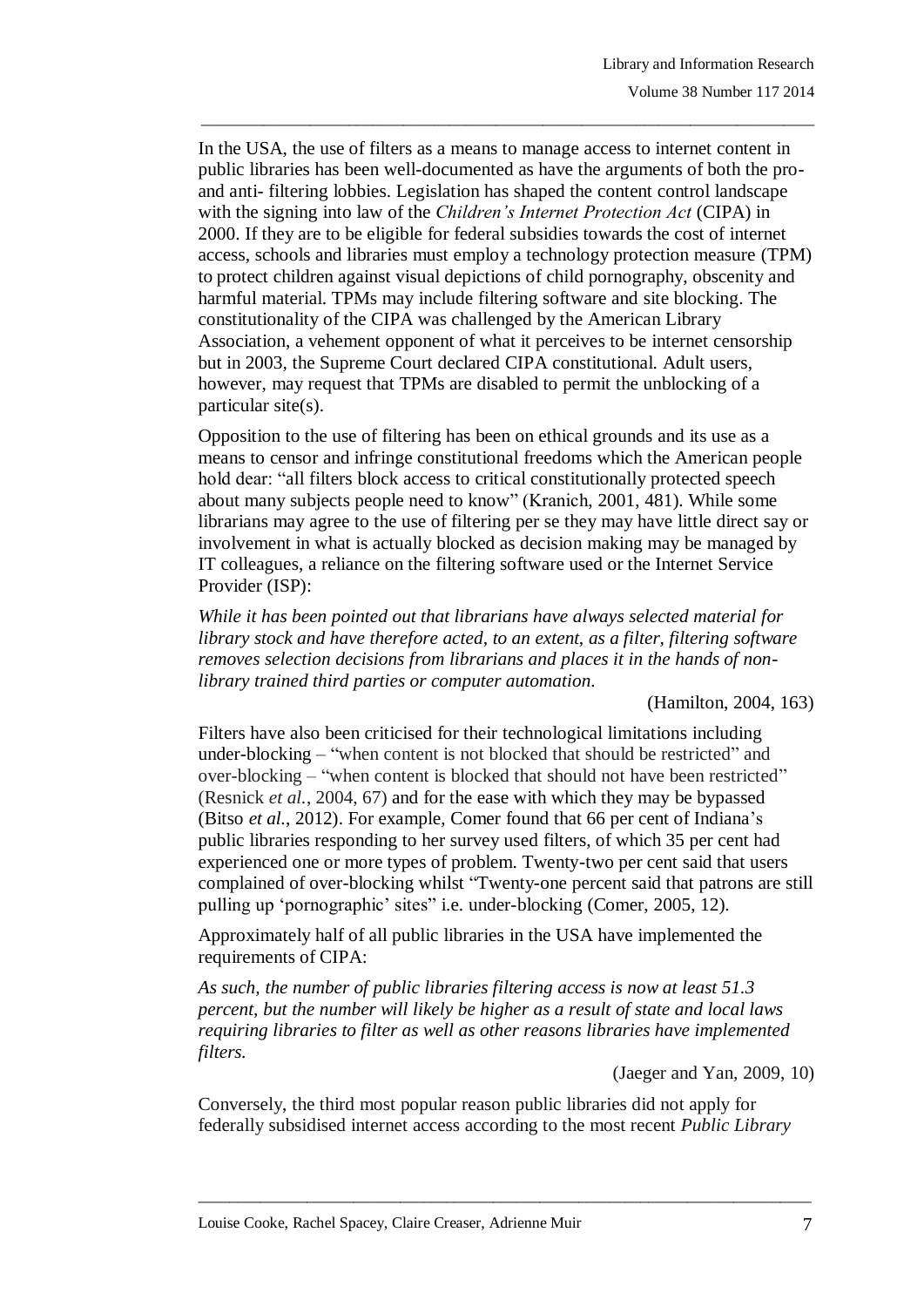*Funding and Technology Access Survey* was because they did not wish to comply with CIPA's filtering requirements (Bertot *et al.*, 2012).

\_\_\_\_\_\_\_\_\_\_\_\_\_\_\_\_\_\_\_\_\_\_\_\_\_\_\_\_\_\_\_\_\_\_\_\_\_\_\_\_\_\_\_\_\_\_\_\_\_\_\_\_\_\_\_\_\_\_\_\_\_\_\_\_\_\_\_\_\_\_\_\_\_\_\_\_\_\_\_

Arguments in favour of the use of content-control mechanisms in public libraries in the UK resonate with those found in the USA and internationally. Hamilton"s (2004) PhD research, funded in part by the IFLA Committee on Freedom of Access to Information and Freedom of Expression (FAIFE), found that of the 42 library associations in countries where filtering was widespread, the primary justification in 35 of them was the protection of children. The issue of children"s internet safety in the UK was highlighted in 2008 with the publication of a report - *Safer Children in a Digital World* (Byron, 2008). The "Byron Review" considered internet use including the dangers facing children such as exposure to sexually explicit material. While filtering was considered a useful tool to aid parents it was acknowledged that it had its limitations. Proactive strategies such as teaching children resilience and supporting them to use the internet safely were also suggested. Exposure to offensive content online has also been considered in relation to public library staff. A study of computer based crimes in Scottish PLS based on staff interviews and two online surveys found that while serious incidents of misuse were rare, staff "found checking for misuse, and dealing with it, extremely unpleasant" (Poulter *et al.*, 2009, np).

Opposition to the use of filters in the UK amongst library and information professionals has not been as vehement or as polarised as it is in the USA. In the UK, the Chartered Institute of Library and Information Professionals (CILIP), the professional body for librarians also endorses freedom of and access to information. In 2005, CILIP stated:

*It is the role of a library and information service that is funded from the public purse to provide, as far as resources allow, access to all publicly available information, whether factual or fiction and regardless of media or format, in which its users claim legitimate interest*… *Access should not be restricted on any grounds except that of the law. If publicly available material has not incurred legal penalties then it should not be excluded on moral, political, religious, racial or gender grounds, to satisfy the demands of sectional interest. The legal basis of any restriction on access should always be stated.*

### (CILIP, 2005)

However, in 2011, CILIP's user privacy guidelines stated that whilst CILIP "does" not endorse the use of filtering especially for adult users" it did acknowledge *"*that a number of libraries do use filtering systems especially if it is required by their parent institution" (CILIP, 2011, 12-13). Research in the 32 PLS in Scotland found that in 18 services the decision to filter was made by local authority management, in seven services it was by library service management and in five it was a joint decision (Brown and McMenemy, 2013).

Recent research by the Oxford Internet Institute has found that there has been an increase in the number of adults in the UK using parental control filters in the home from 35 per cent in 2007 to 44 per cent in 2013 and amongst those who feel that the internet must be regulated to protect children: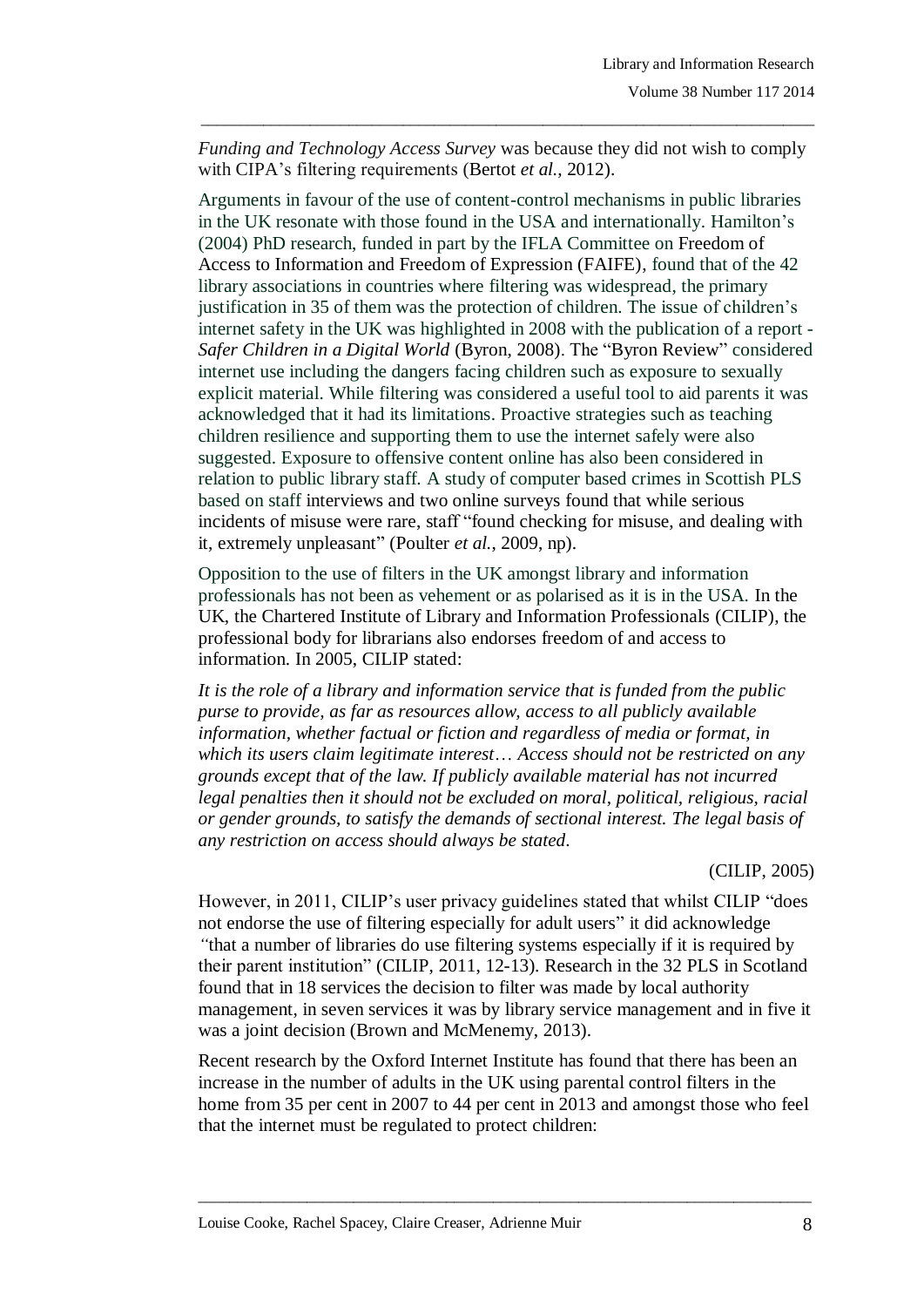*There seems to have been a rise in support for government intervention, with 75% of respondents agreeing that government should be responsible compared to 66% in 2011*.

\_\_\_\_\_\_\_\_\_\_\_\_\_\_\_\_\_\_\_\_\_\_\_\_\_\_\_\_\_\_\_\_\_\_\_\_\_\_\_\_\_\_\_\_\_\_\_\_\_\_\_\_\_\_\_\_\_\_\_\_\_\_\_\_\_\_\_\_\_\_\_\_\_\_\_\_\_\_\_

(Dutton *et al.*, 2013, 52)

Society's apparent growing acceptance of filtering was reflected in an announcement by Prime Minister David Cameron, who declared in July 2013 that the government had negotiated with the four largest ISPs to install default familyfriendly filters for all new customers. During 2014 it is anticipated that all existing customers will be contacted by their ISPS and given the option to filter internet content. This could potentially result in default filtering for 95 per cent of homes in the UK with internet access although adults are able to opt out and have the filter turned off. In addition, an agreement was reached with public Wi-Fi providers that family friendly filters would be in place by the end of August 2013 wherever children might be:

*On public wi-fi, of which more than 90% is provided by 6 companies – O2, Virgin Media, Sky, Nomad, BT and Arqiva – I'm pleased to say we've now reached an agreement with all of them that family friendly filters are to be applied across public wi-fi networks wherever children are likely to be present.*

(Rt Hon David Cameron MP, 2013)

# **3 Methods used in the MAIPLE project**

The MAIPLE project has drawn on a mixed-methods approach consisting of a literature review, an online survey of UK PLS and case studies. The survey questions emanated from the desk research and discussions with the MAIPLE External Advisory Board (EAB), established at the beginning of the project in September 2012. The draft survey was shared online with the EAB and following refinement was piloted by three critical friends of the project and a public library ICT manager known to the authors. The 36 question survey was hosted online by Bristol Online Surveys [BOS] during January and February 2013. It was hoped that one member of staff from each PLS might complete the survey and an invitation email was sent to a senior manager within every PLS asking for their co-operation in completing or securing its completion. Following reminder emails the survey finally closed on February  $22<sup>nd</sup>$  with 80 responses from a potential 206 representing a 39 per cent response rate.

The survey provided respondents with the opportunity to declare an interest in the next stage of the research which involved a series of case studies. From April to November 2013, five case study visits were undertaken to PLS in the East Midlands and South of England, one in Scotland, one in Wales and one in Northern Ireland. The visits included semi-structured interviews with a range of library staff usually six in total and approximately five internet users. Interviews were recorded and transcribed for analysis. Relevant documentation and observation were also used to inform the writing of a draft version of each case study, which was shared with the relevant contact from the PLS to confirm accuracy.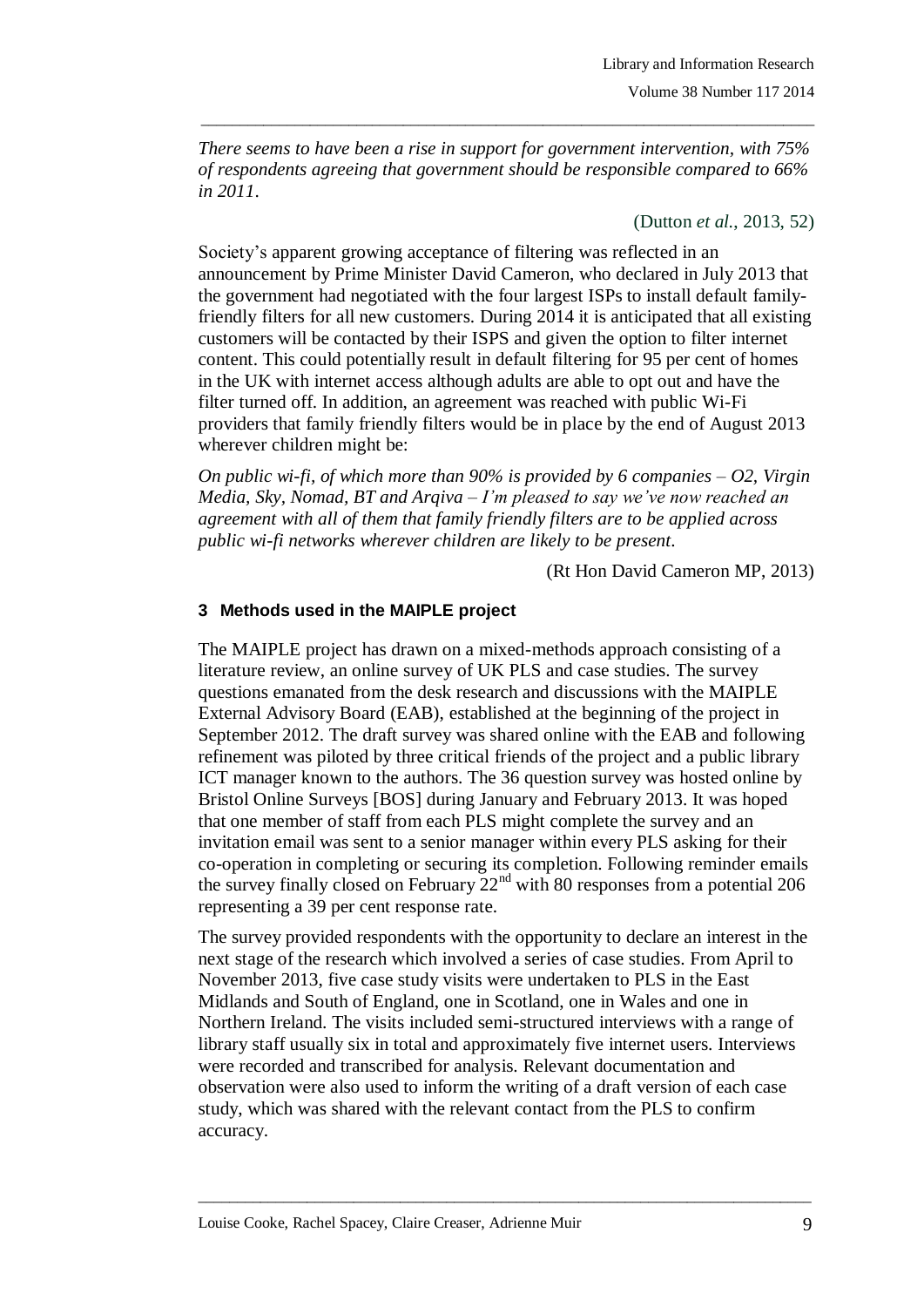# **4 Brief overview of findings**

The survey results revealed that all 80 responding UK PLS provide filtered access to the internet on all their networked PCs (100.0 per cent). Two-fifths of respondents use Websense filtering software (40.0 per cent) while Bluecoat was the second most popular filtering package used by nine services (11.3 per cent). The decision to use filtering software was fairly evenly distributed across different local authority departments, including the IT departments of local authorities within which the PLS sits (26.3 per cent), by library service senior management (25.0 per cent) or by local authority senior management (22.5 per cent).

\_\_\_\_\_\_\_\_\_\_\_\_\_\_\_\_\_\_\_\_\_\_\_\_\_\_\_\_\_\_\_\_\_\_\_\_\_\_\_\_\_\_\_\_\_\_\_\_\_\_\_\_\_\_\_\_\_\_\_\_\_\_\_\_\_\_\_\_\_\_\_\_\_\_\_\_\_\_\_

In most of the PLS responding to our survey, library users are made aware that internet content is subject to filtering in the Acceptable Use Policy (AUP) (88.8 per cent). The AUP, which sets out the PLS expectations of use including what is and is not permitted, is brought to the attention of internet users primarily when they log-on to a PC (89.9 per cent) while less than half of responding services refer to the AUP on the library service website (48.1 per cent). In addition, more than half of responding services draw users" attention to internet filtering when they log-on to a PC (56.3 per cent). Three services did not make users aware of internet filtering; for example, one of the services we visited in the East Midlands provides filtered access to the internet for the public on both their stand-alone, networked PCs and the library Wi-Fi connection but this was not advertised to users. The case study users we interviewed were not always aware that internet content was filtered on the library PCs unless they themselves had experienced site blocking which in some cases they perceived to be rather arbitrary. In all of the case study sites that we visited, there did not appear to be any publicly available information about the types of material that the PLS might block. According to the results of our survey the top five content categories blocked for all users are sexual (85.7 per cent), hacking (83.1 per cent), violence and intolerance/hate (both 80.5 per cent) and extremist (79.2 per cent).

Public library internet users are able to request that a site is unblocked by asking a member of staff in the library in approximately three quarters of responding services (76.3 per cent). However, the process to respond and potentially to unblock a site can be unclear as illustrated by our case study in Wales where staff perceptions of the unblocking process varied from having to "nag IT department" to unblock a site, to "that was just a phone call or an email to X and he releases it". In 53 authorities, responsibility for responding to requests to change the filter rests with just one staff group (66.3 per cent), but in 27 services it rests with more than one group (33.8 per cent) of which 14 respondents selected two groups (17.5 per cent) and 10 respondents selected three groups (12.5 per cent). Senior library service managers are involved in over half of responding services (52.5 per cent) whilst in approximately two-fifths of services, library service IT staff (41.3 per cent) and/or local authority IT staff (41.3 per cent) are involved. In fewer than ten per cent of PLS are frontline library staff empowered to directly and/or immediately respond to requests to unblock a site.

Almost two-thirds of responding services had received complaints from internet users about filtering in the last year (65.8 per cent) compared to almost one-third who had not (30.4 per cent) and 3.8 per cent who did not know. Over-blocking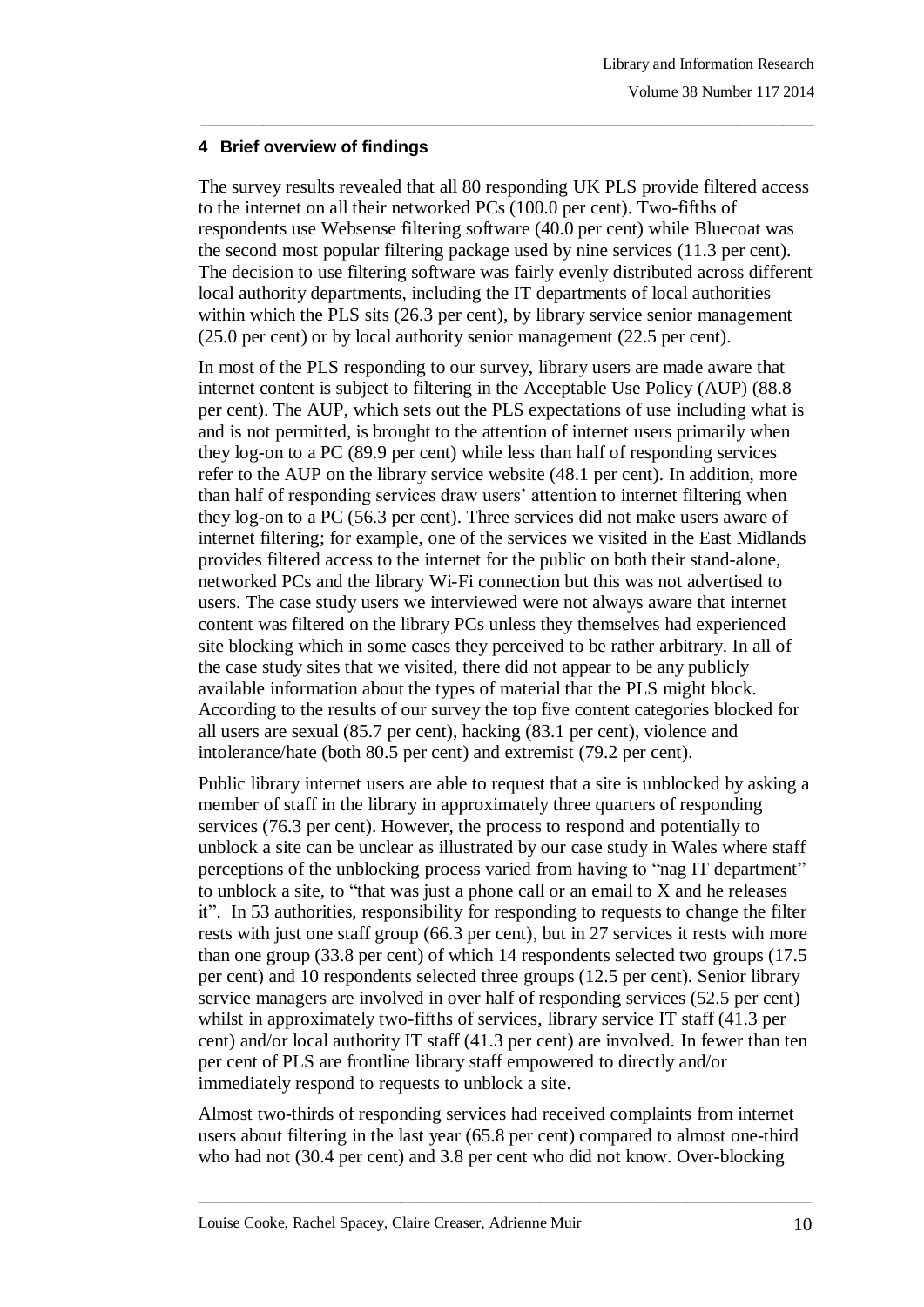was the most frequent cause of complaint (88.5 per cent). The inability to share or upload files was cited by over half of PLS in receipt of complaints (53.8 per cent) while grumbles about the presence of filtering software per se were less frequent (19.2 per cent).

\_\_\_\_\_\_\_\_\_\_\_\_\_\_\_\_\_\_\_\_\_\_\_\_\_\_\_\_\_\_\_\_\_\_\_\_\_\_\_\_\_\_\_\_\_\_\_\_\_\_\_\_\_\_\_\_\_\_\_\_\_\_\_\_\_\_\_\_\_\_\_\_\_\_\_\_\_\_\_

Public library managers were asked how useful they judged filtering to be in maintaining acceptable internet use in their libraries. Over half of all respondents judged it to be "very useful" (56.3 per cent) and approximately two-fifths found it "somewhat useful" (41.3 per cent). Only two respondents were negative about filtering, judging it to be "not very useful" (2.5 per cent). However, the use of filters does not mean that misuse has stopped. Breaches of the AUP were still known to occur, of which viewing obscene content was judged the most common misdemeanour. The majority of respondents felt that major breaches of the AUP, which were not defined in the survey, occurred "rarely" (38.0 per cent) and "sometimes" (31.6 per cent) and the largest proportions of respondents felt that minor breaches of the AUP "rarely" happened (43.0 per cent) and "sometimes" happened (39.2 per cent). Strikingly, both major and minor breaches were considered to be the result of internet users viewing obscene (legal and illegal) content (82.2 and 92.7 per cent respectively).

Interviews with library personnel at all levels revealed that staff were generally very accepting of the use of filtering software, thus supporting the survey findings. The question of child protection tended to dominate arguments favouring filtering, as illustrated in this quote from a senior member of library staff at one of our case study sites:

*Obviously there is material available on the internet it is illegal to possess or download and also there is material that would be unsuitable for children or younger people to access and so I think we have a duty of care to ensure that, for instance, children's requirements for a safe environment are catered for*.

Ethical reservations with regard to the acceptability of censoring access to certain kinds of information were voiced tentatively, but were seen as secondary to the goal of child protection and the provision of a safe and decent public user environment. Filtering is regarded as a realistic solution to this dilemma:

*So I suppose, pragmatically, I've realised that although I may have had ethical concerns as a librarian, the reality is, I suspect, that for the half a million uses we have every year, I'm not under the impression that it's caused any particular problems*.

Perhaps more surprisingly is the general acceptance that PLS users demonstrated with regard to their use of the internet being regulated in this way. One male user in his early twenties responded to a question about whether public libraries should filter access to certain websites by saying "Adult ones, 18 and that? Yes, it should yes. You don't come to the library to look at porn and stuff like that, do you?" This general level of support was echoed by the majority of other users with whom we spoke, and is also reflected in a survey quote from a library manager in the East of England:

*Filtering is generally effective and processes for unblocking sites that are caught unnecessarily and for blocking new sites works smoothly. We have had no*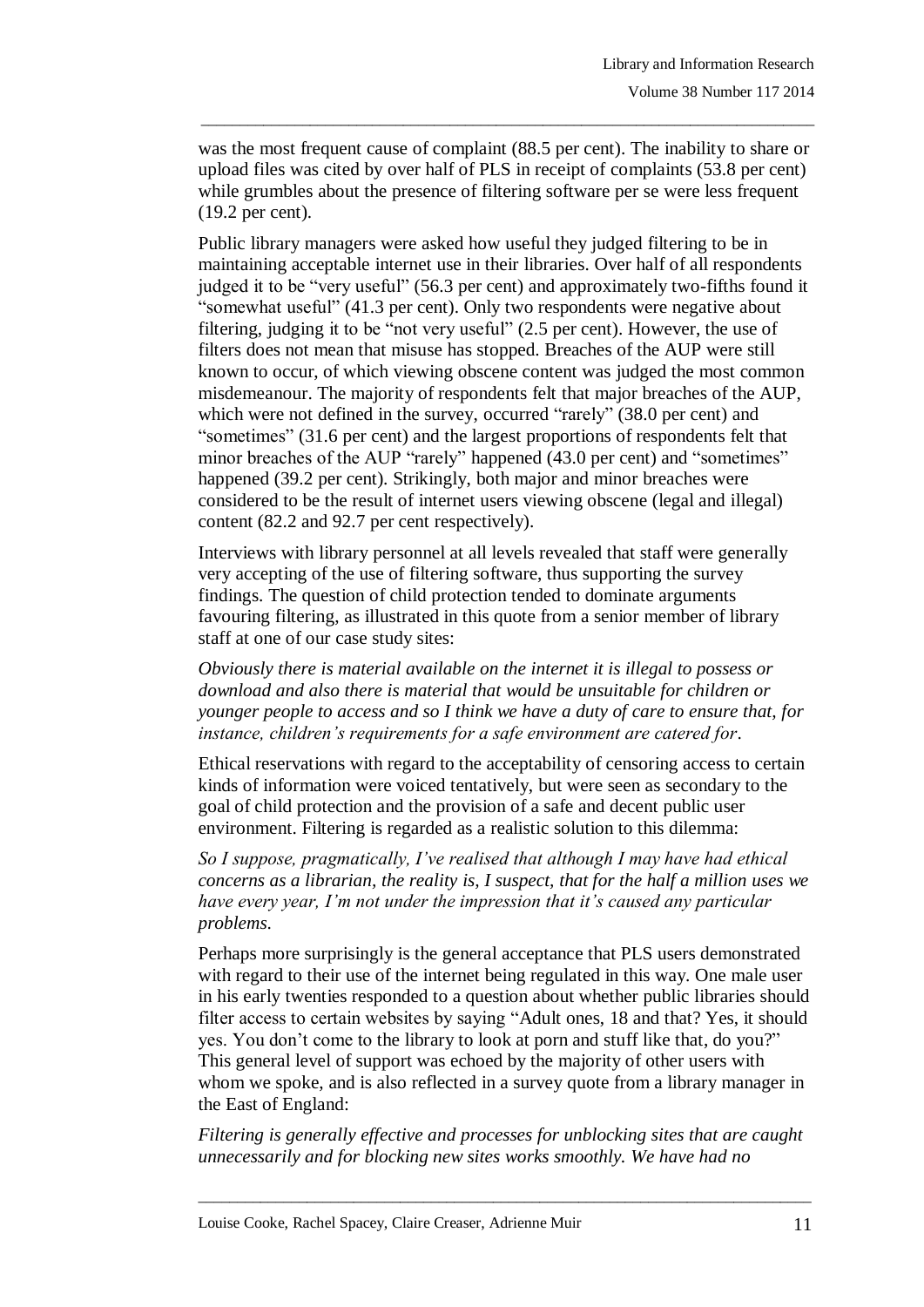*complaints about either the principle of filtering or of not offering any sort of filtering based on age. Nor have we had any complaints from people who have been caught breaking the AUP of any sort of restrictive practice or censorship*.

\_\_\_\_\_\_\_\_\_\_\_\_\_\_\_\_\_\_\_\_\_\_\_\_\_\_\_\_\_\_\_\_\_\_\_\_\_\_\_\_\_\_\_\_\_\_\_\_\_\_\_\_\_\_\_\_\_\_\_\_\_\_\_\_\_\_\_\_\_\_\_\_\_\_\_\_\_\_\_

However, we were given a number of examples where adult users had met with content restrictions that prevented them from accessing a wide range of material that many would not consider appropriate for blocking. These examples included a young man wanting to access dating sites for over 18s, a writer wanting to research information on field sports who found the relevant site blocked as it featured a picture of a gun, music sites that could potentially lead to file sharing and copyright contravention, a user researching his family history who was blocked from accessing the Royal Artillery site, a user interested in military music who was prevented from accessing the relevant site and one user who was accessing "perfectly legitimate sites" as part of her job search but kept finding herself inexplicably blocked.

# **5 Discussion**

Our results indicate that filtering is a generally accepted content control mechanism by UK public library professionals that appears to have been adopted widely across the sector. However, the extent to which decisions about filtering are made by library personnel is mixed: in some instances it appears that control rests with the providers of internet services, who may have very different missions with regard to universal information access. Moreover, it would appear that more could be done to ensure that users are aware of the presence, implications and scope of any filtering mechanisms in place. Our results suggest that awareness amongst users – and in some cases, even library personnel – was very mixed. Where users are aware, this appears often to be the result of having met with blocking of access to a specific site. If filters are here to stay then as CILIP Policy Officer, Jacqueline May suggests: "There should be transparency when filtering and blocking takes place in public areas" (May, 2014). PLS need to do more than merely state in their AUP that filtering is used but clearly communicate how users can request that a site is unblocked.

In addition, the unblocking process needs to be straightforward and consistent. As the ALA states in its guidelines to public libraries that filter, the AUP should "include clear instructions for making such requests" (American Library Association, 2012, 20). Our results suggest that practice is currently very varied across the sector, and the balance of power to accept or reject such requests appears to rest primarily with back-office IT personnel, causing the process to be both bureaucratic and lacking in transparency. Many of the respondents in our study did not feel able to make such a request.

Our results also suggest that filtering is an imperfect tool with services experiencing both over-blocking and under-blocking. Arguably, the situation has changed little in the last fifteen years as the following quote from an editorial in the *Journal of Librarianship and Information Science* describes:

*The filtering software and services currently available are notoriously clumsy, sometimes blocking perfectly respectable sites, and indeed curtailing whole areas of legitimate enquiry for young people, simply because of the use of a few terms*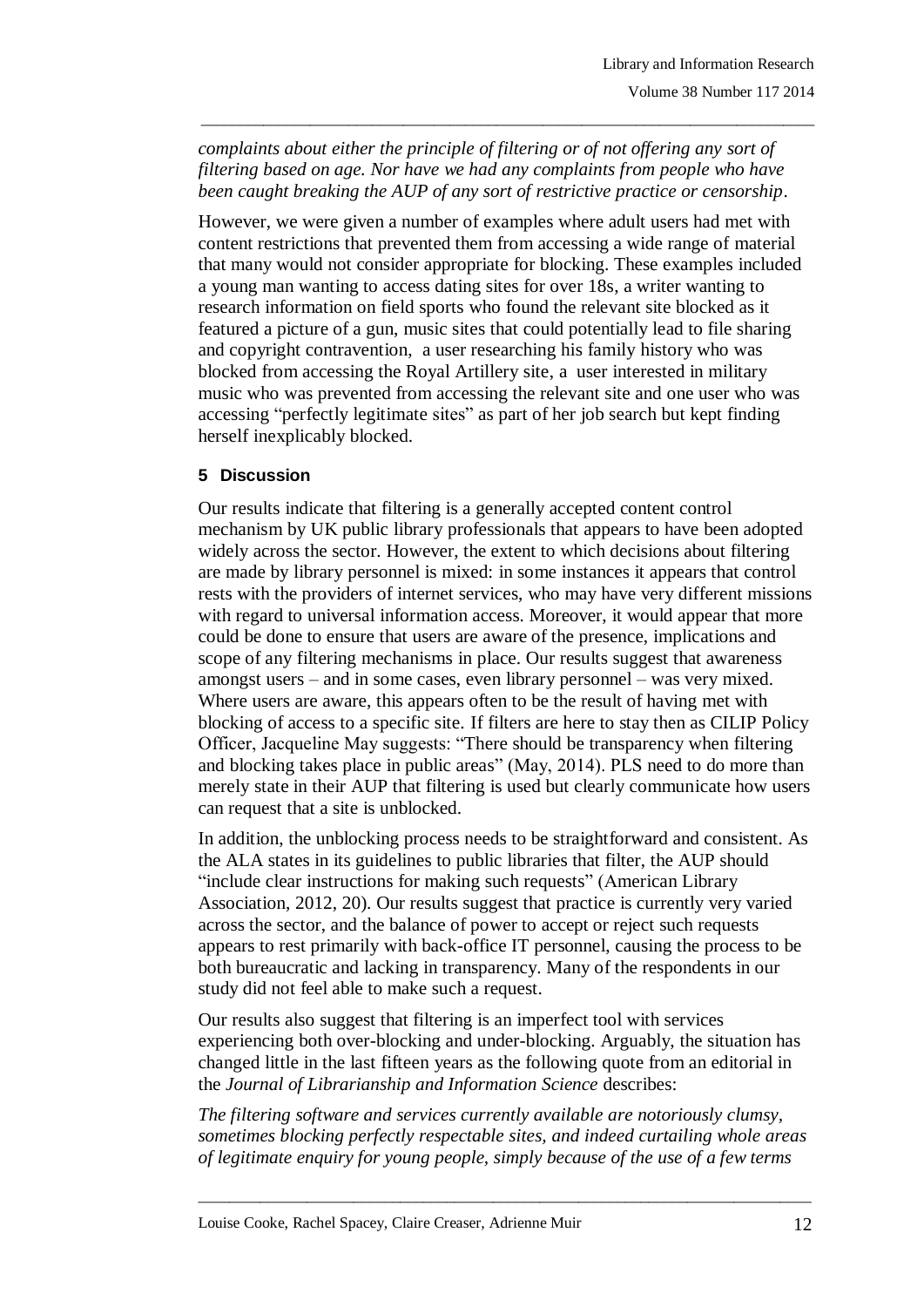*that might have sexual connotations. The purveyors of pornography are likewise renowned for being one step ahead of other Web providers, by fooling search engines and filters to bring their sites to the notice of an audience because so much of their profits are at stake*.

\_\_\_\_\_\_\_\_\_\_\_\_\_\_\_\_\_\_\_\_\_\_\_\_\_\_\_\_\_\_\_\_\_\_\_\_\_\_\_\_\_\_\_\_\_\_\_\_\_\_\_\_\_\_\_\_\_\_\_\_\_\_\_\_\_\_\_\_\_\_\_\_\_\_\_\_\_\_\_

### (Stoker, 1999, 4)

Our results give little confidence that things have changed much for the better since Stoker wrote this at the end of the Twentieth Century. We encountered many examples of seemingly innocuous sites, such as those dedicated to military history, blocked on a relatively tenuous basis such as the fact that they contained images of weaponry. Simultaneously, we found examples of under-blocking, with users and library personnel both reporting instances of users accessing pornographic sites in breach of the AUP, seemingly unhampered by the presence of the filtering software. Yet the use of content control software has the potential to lead to complacency on the part of parents, educators and library personnel, who may overlook the need to educate minors with regard to safe internet use on the grounds that content is filtered.

Our results showed that almost all responding PLS had an AUP which users are made aware of and agree to when they log-on to the PC. AUPs are guidelines which set out what internet services the user can expect from the library including the types of resources available and the service's expectations of the user which tend to be activities that are not permitted such as accessing pornography or illegal content:

*AUPs can be seen as a passive form of control; while they do not physically restrict a user from inappropriate online behaviour, they rather act as a guideline*.

### (Laughton, 2008, 2)

They usually stipulate what the consequences of breaching the AUP are and are used to "pass some element of liability onto the customer when accessing internet services" (McMenemy and Burton, 2005, 21). To ensure that users abide by the AUP some form of oversight must take place. In the early days of the People"s Network, staff would try visually to monitor internet activity and check internet histories but in the seventeen years since the PN initiative was conceptualised, monitoring has grown more sophisticated with the use of monitoring software. We found that PLS liked to use visual monitoring to manage public internet access (83.5 per cent of responding PLS) as well as the positioning of PCs and use of a booking system (70.9 per cent), collecting internet use data (44.3 per cent) and monitoring software (30.4 per cent).

The use of a booking system for PC usage is another popular tool to manage internet access as it provides a record of who used the system particularly if a proprietary software system is used which includes user authentication features in the form of borrower number and PIN and acceptance of the AUP. Over 90 per cent of responding services to our survey used a proprietary software booking system (92.4 per cent) of which more than half used Netloan by Lorensbergs and almost one third use i-CAM by Insight Media Internet Limited. As one manager explained when asked what works in managing internet use: "Having a booking system that links to the Library Management System for verifying both ID and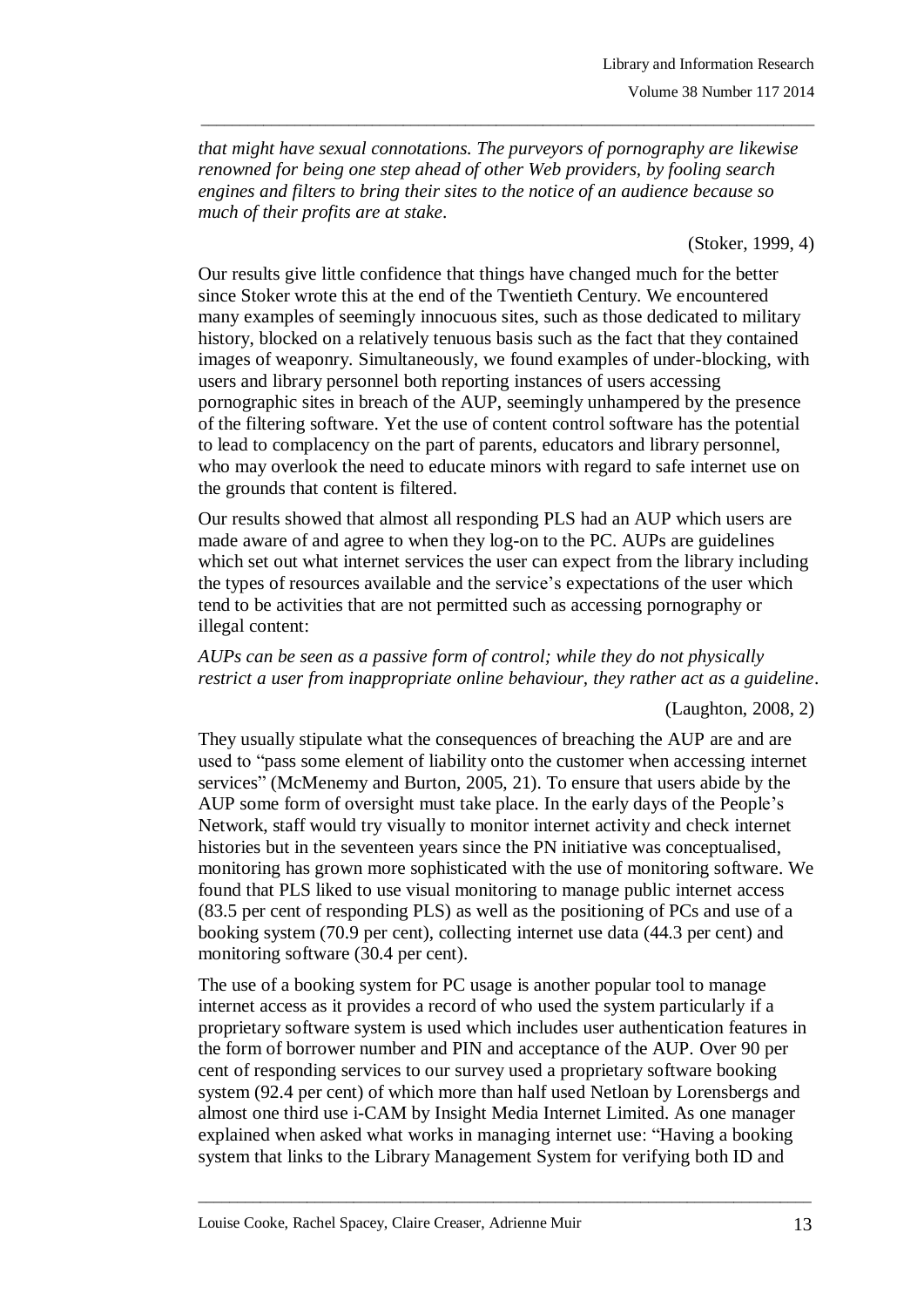permissions to access the internet". It is a combination of tools which managers perceive to be the most effective, as one manager in the North West of England clarified:

\_\_\_\_\_\_\_\_\_\_\_\_\_\_\_\_\_\_\_\_\_\_\_\_\_\_\_\_\_\_\_\_\_\_\_\_\_\_\_\_\_\_\_\_\_\_\_\_\_\_\_\_\_\_\_\_\_\_\_\_\_\_\_\_\_\_\_\_\_\_\_\_\_\_\_\_\_\_\_

*A PC management/booking system is essential, even if you're enabling turn-upand-log-on self-service access. Staff awareness of customer behaviour has been very useful: someone's suspicions of what a customer is up to in the library is quite often confirmed by the reports from the filter monitoring system. Areas with unsupervised terminals away from quiet reading areas have caused problems occasionally. Staff being able to tell customers that they can proxy in to the public terminals is a useful deterrent to some bad behaviour, even though it is scarcely ever used in real life. (This can't be done unannounced - customer privacy is protected by a ticker tape message across the centre of the screen [which] warns the customer that staff are about to see what's on their screen). Monitoring the reports of blocked attempts to access sites is important. Partly to identify potential weaknesses; partly to identify customers/libraries/times where the attempts are persistent and may need to be managed at the front line; partly to identify where we have over blocked and prevented access to perfectly legitimate sites. We use DeepFreeze to "wipe clean" each terminal on rebooting to remove anything that may compromise customers' safe use of the Internet, including any persistent cookies that allow people access to users' secure accounts (email, shopping, etc.).*

User education is another component PLS can use to equip users with the necessary skills to take responsibility for their actions online. Approximately one third of survey respondents provided some kind of internet training for users. As the CILIP President, Barbara Band, recently suggested in response to the Internet Safety Summit held by the UK Government, public libraries are in a good position to educate and inform users, especially children, about their internet experience:

*Children do need protecting but the best way of doing this is not by simply switching off the bits of the internet that we are unsure of but by teaching them the necessary skills to use it proficiently and safely. Given their unique position, librarians in schools and public libraries have an important role to play in this and in advising parents and carers too.*

(CILIP, 2013)

Of course, public libraries have a legal obligation to prevent copyright infringement by users. The *Digital Economy Act* 2010 amends the *Communications Act* 2003 and aims to reduce online copyright infringement. The *DEA* 2010 identifies three key roles: ISPs; copyright owners and subscribers to internet services, placing an obligation on ISPs to notify subscribers of unlawful behaviour, when informed by copyright owners. It is anticipated that the Initial Obligations Code will become operational in 2014. At this point in time it is still unclear how public libraries will be classified. CILIP"s advice to PLS includes having an internet usage policy or AUP which refers to copyright law and website blocking: "Where possible, access should be blocked to internet sites the sole purpose of which is known to be to facilitate the illegal downloading of materials" (CILIP, 2012, 6).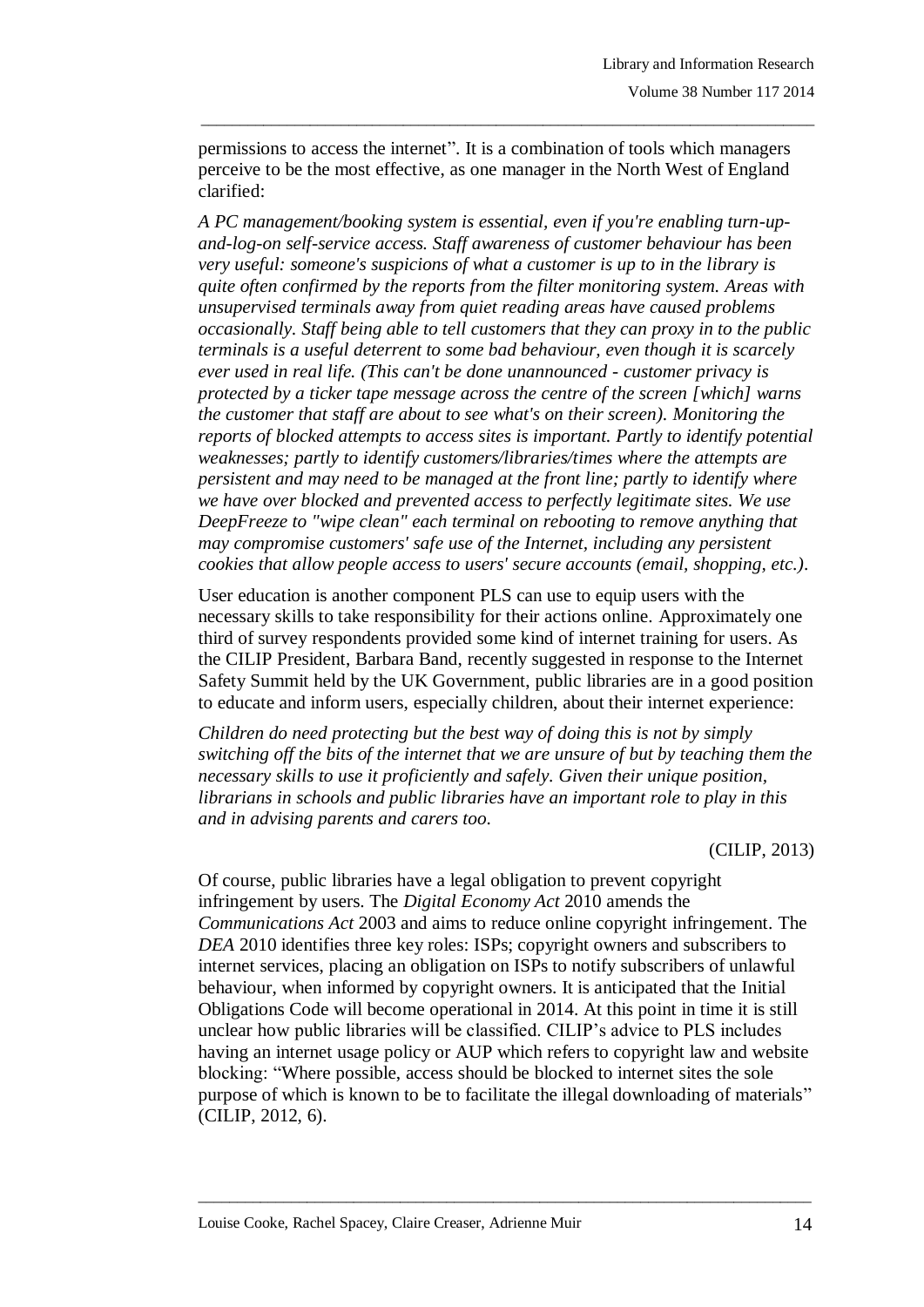# **5 Conclusion**

The MAIPLE project was initiated with an ideological perspective that prioritised protecting and extending a user"s right to freedom of access to all kinds of information in the public library, as an essential foundation of our professional ethical obligation towards library users. We did not anticipate our final recommendations advocating the use of filtering software in public libraries. Nevertheless, as stated in our original bid document, we recognised that:

\_\_\_\_\_\_\_\_\_\_\_\_\_\_\_\_\_\_\_\_\_\_\_\_\_\_\_\_\_\_\_\_\_\_\_\_\_\_\_\_\_\_\_\_\_\_\_\_\_\_\_\_\_\_\_\_\_\_\_\_\_\_\_\_\_\_\_\_\_\_\_\_\_\_\_\_\_\_\_

*As providers of public access to the Internet [library personnel] have to balance the needs of intellectual freedom and access to information with their responsibilities to protect the unwitting user and the underage, or debar those persons intent on using such access for activities proscribed by legislation or the providers. In doing this they are aware of their own, and the personal liabilities of their employees.*

(Cooke *et al*., 2011)

The project aimed to shed greater transparency on measures being taken in UK public libraries to regulate access to internet content, and the effectiveness or otherwise of such measures. Our findings have demonstrated that filtering is an almost ubiquitous solution and one that is seemingly favoured by library staff and users alike. Although library users (and in some instances, library staff) may be alerted to its deployment in the AUP, do users read the Terms and Conditions in detail and what opportunities are available for having material unblocked? And, as previously noted, it is a blunt instrument that will lead to the blocking of legitimate content whilst still allowing access to some potentially harmful and/or offensive content. Other perhaps more transparent measures, such as the use of AUPs, electronic booking systems, visual and electronic monitoring, and the provision of user education are also used, but appear to be relied on more as secondary solutions. The latter measure, in addition, has suffered as a result of declining numbers of library personnel, and we found that, where it was provided, it was often done via the use of volunteers or "computer buddies", rather than professional library staff who simply did not have the capacity or resources to offer such provision.

Whilst the overwhelming reliance on filtering software as a primary solution may not easily be reconciled with our ethical commitment to the user's right to freedom of access to information, the results of the study suggest that (at least for the present time) it is a pragmatic solution that is here to stay. If public sentiment in general is more pro-control as evidenced in the number of e-safety developments such as family friendly public Wi-Fi, it is difficult to argue that unrestricted access in PLS is appropriate. Rather than agitate against the deployment of filtering software in public libraries per se, our findings suggest that it is more appropriate to work towards recommendations for best practice in the use of filtering software and rebalancing reliance on filtering with the other potential measures open to library personnel. Whilst the final recommendations from the MAIPLE project have not yet been formalised, initial suggestions for good practice arising from project findings as outlined in this paper include: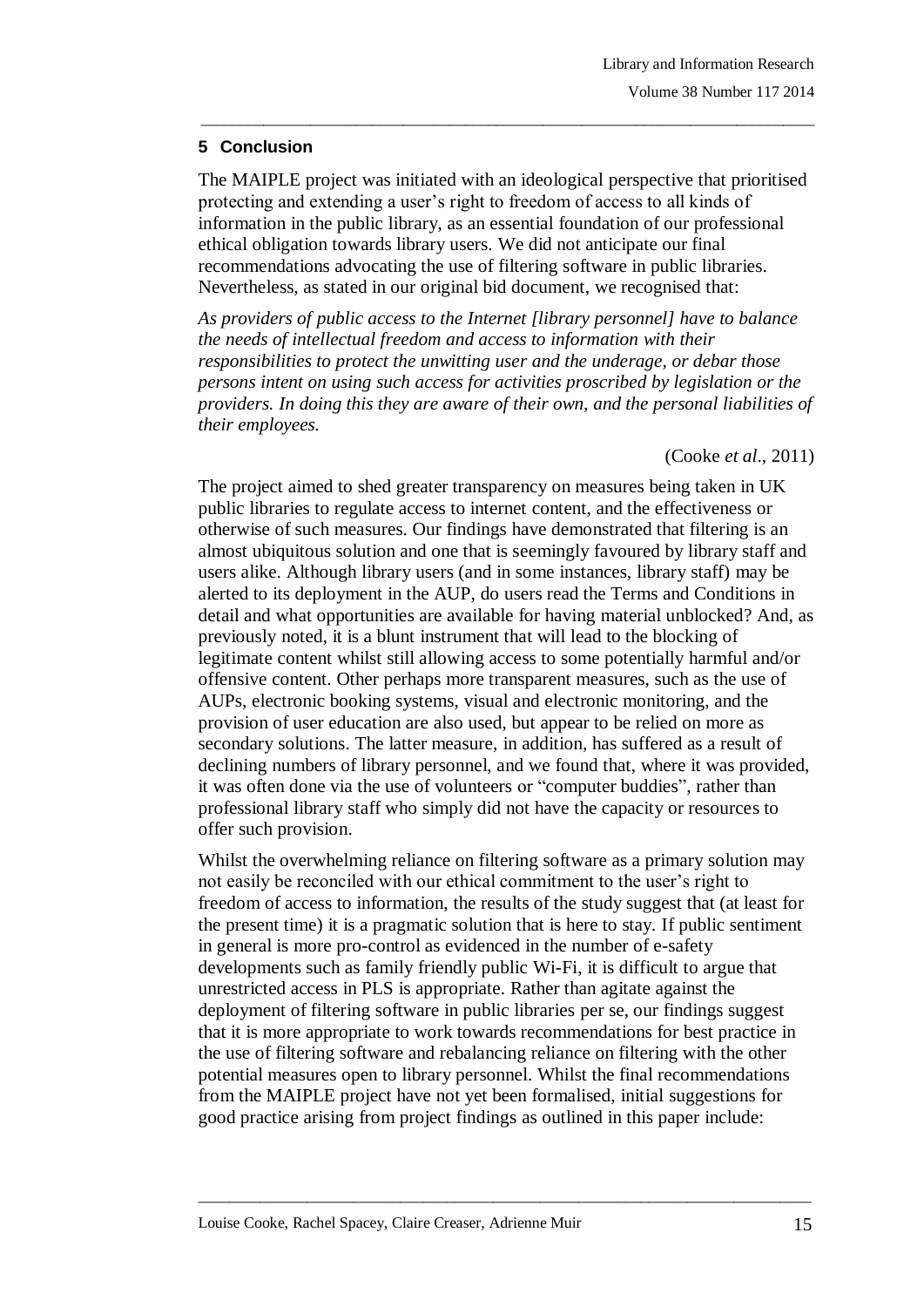- Public libraries need to be more proactive in alerting users to the use of filtering software and its potential impact on users' information access;
- Clear, simple, and well-publicised policy and procedures need to be in place to enable users to unblock sites, with respect given towards the sensitivities and privacy of users;

\_\_\_\_\_\_\_\_\_\_\_\_\_\_\_\_\_\_\_\_\_\_\_\_\_\_\_\_\_\_\_\_\_\_\_\_\_\_\_\_\_\_\_\_\_\_\_\_\_\_\_\_\_\_\_\_\_\_\_\_\_\_\_\_\_\_\_\_\_\_\_\_\_\_\_\_\_\_\_

- Decisions concerning the use of filtering software (and categories and levels of material to be blocked) should be made with the full involvement of library personnel and not left solely to PLS IT personnel, parent bodies, or the commercial providers of internet services;
- All decisions concerning the use of filtering software should be taken with the primary consideration of allowing the widest possible access to information for all users possible within the limits of safety and legality;
- At a time when government rhetoric appears to prioritise both the digitisation of government transactions and children"s internet safety, ring fenced resources should be made available to local authorities to ensure that public libraries are not only protected as an essential public service to which members of the public are statutorily entitled, but that these libraries are staffed with adequate numbers of professional personnel able to help, guide and support their users through the digital minefield. Over-reliance on electronic "baby-sitting" software as a single, fool-proof solution should be avoided at all costs;
- Greater standardisation and harmonisation of practice would be beneficial. This could be co-ordinated through CILIP and based on guidance from the final outcomes of the MAIPLE project.

# **References**

American Library Association (2012) *Libraries & the Internet Toolkit. Tips and guidance for managing and communicating about the Internet*. URL: [http://www.ala.org/advocacy/sites/ala.org.advocacy/files/content/intfreedom/iftool](http://www.ala.org/advocacy/sites/ala.org.advocacy/files/content/intfreedom/iftoolkits/litoolkit/2012internettoolkit.pdf) [kits/litoolkit/2012internettoolkit.pdf](http://www.ala.org/advocacy/sites/ala.org.advocacy/files/content/intfreedom/iftoolkits/litoolkit/2012internettoolkit.pdf) [accessed 12.2.14].

Bertot, J.C., McDermott, A., Lincoln, R., Real, B. and Peterson, K. (2012) *2011- 2012 Public Library Funding & Technology Access Survey: Survey Findings & Report.* College Park, MD: Information Policy & Access Center, University of Maryland College Park. URL:

[http://www.plinternetsurvey.org/sites/default/files/publications/2012\\_plftas.pdf](http://www.plinternetsurvey.org/sites/default/files/publications/2012_plftas.pdf) [accessed 11.2.14].

Bitso, C., Fourie, I. and Bothma, T. (2012) *Trends in transition from classical censorship to Internet censorship: selected country overviews*. IFLA: FAIFE Spotlight. URL:

[http://www.ifla.org/files/assets/faife/publications/spotlights/1%20Bitso\\_Fourie\\_B](http://www.ifla.org/files/assets/faife/publications/spotlights/1%20Bitso_Fourie_BothmaTrendsInTransiton.pdf) [othmaTrendsInTransiton.pdf](http://www.ifla.org/files/assets/faife/publications/spotlights/1%20Bitso_Fourie_BothmaTrendsInTransiton.pdf) [accessed 5.3.14].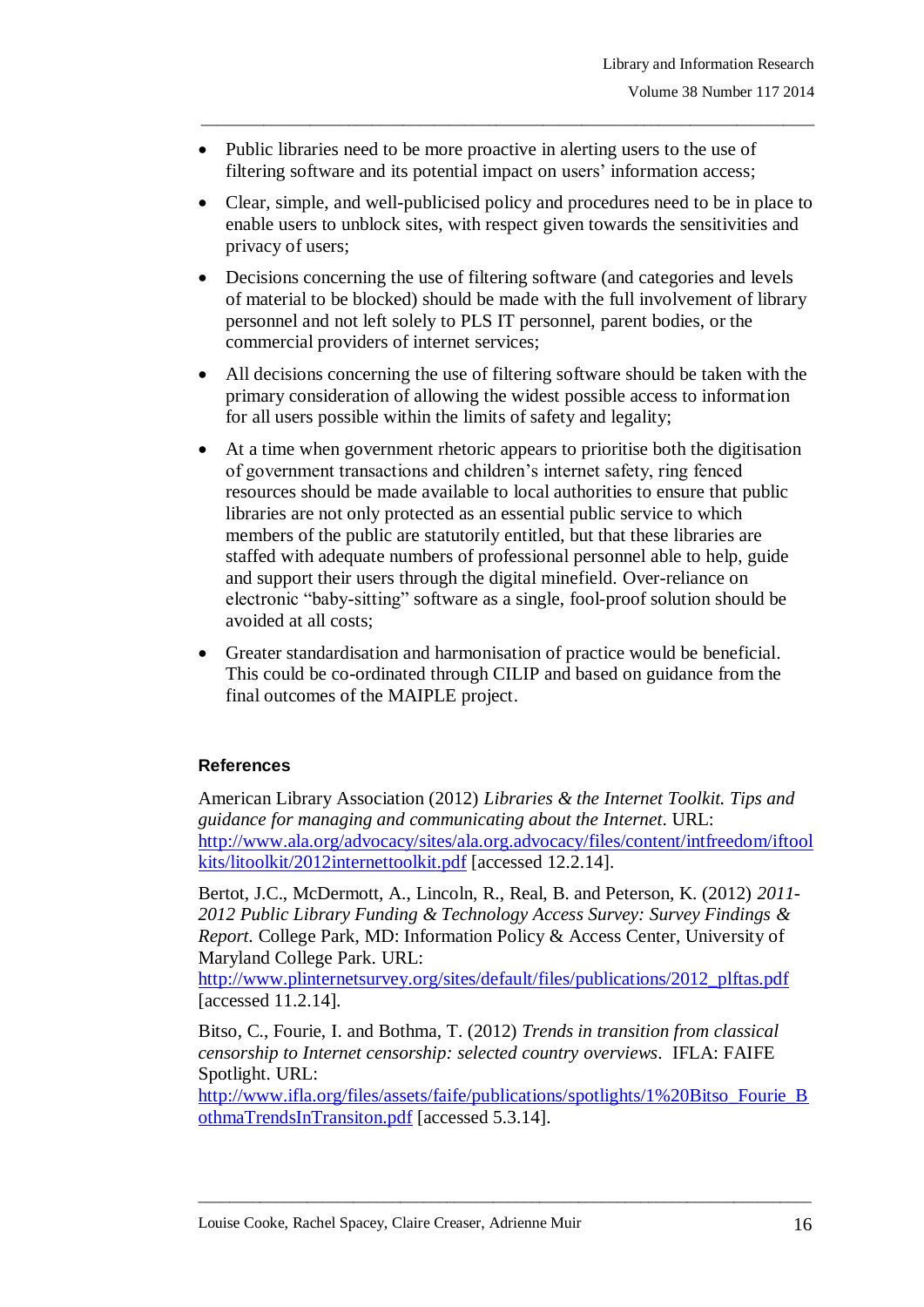Brown, G. and McMenemy, D. (2013) The implementation of internet filtering in Scottish public libraries, *Aslib Proceedings* **65**(2), 182–202. URL: <http://strathprints.strath.ac.uk/37396/> [accessed 30.4.14].

\_\_\_\_\_\_\_\_\_\_\_\_\_\_\_\_\_\_\_\_\_\_\_\_\_\_\_\_\_\_\_\_\_\_\_\_\_\_\_\_\_\_\_\_\_\_\_\_\_\_\_\_\_\_\_\_\_\_\_\_\_\_\_\_\_\_\_\_\_\_\_\_\_\_\_\_\_\_\_

Byron, T. (2008) *Safer Children in a Digital World. The Report of the Byron Review*. Department for Children, Schools and Families & Department for Culture, Media and Sport. URL:

[http://media.education.gov.uk/assets/files/pdf/s/safer%20children%20in%20a%20](http://media.education.gov.uk/assets/files/pdf/s/safer%20children%20in%20a%20digital%20world%20the%202008%20byron%20review.pdf) [digital%20world%20the%202008%20byron%20review.pdf](http://media.education.gov.uk/assets/files/pdf/s/safer%20children%20in%20a%20digital%20world%20the%202008%20byron%20review.pdf) [accessed 5.3.14].

CILIP (2005) *Statement on Intellectual Freedom, Access to Information and Censorship*. URL: http://www.cilip.org.uk/get-involved/advocacy/informationsociety/foi/Pages/intellfreedom.aspx [accessed 30.4.14].

CILIP (2011) *User Privacy in Libraries. Guidelines for the reflective practitioner*. Revised May 2011. URL:

[http://www.cilip.org.uk/sites/default/files/documents/Privacy\\_June\\_AW.pdf](http://www.cilip.org.uk/sites/default/files/documents/Privacy_June_AW.pdf) [accessed 11.2.14].

CILIP (2012) *The Digital Economy Act 2010 Impact on educational institutions and public libraries*. URL: [http://www.cilip.org.uk/sites/default/files/documents/Digital%20Economy%20Ac](http://www.cilip.org.uk/sites/default/files/documents/Digital%20Economy%20Act%20-%20impact%20on%20libraries_0.pdf) [t%20-%20impact%20on%20libraries\\_0.pdf](http://www.cilip.org.uk/sites/default/files/documents/Digital%20Economy%20Act%20-%20impact%20on%20libraries_0.pdf) [accessed 20.2.2014].

CILIP (2013) Filtering and blocking the internet won"t protect young people, educating them will. *CILIP News.* URL:

[http://www.cilip.org.uk/cilip/news/filtering-and-blocking-internet-won-t-protect](http://www.cilip.org.uk/cilip/news/filtering-and-blocking-internet-won-t-protect-young-people-educating-them-will)[young-people-educating-them-will](http://www.cilip.org.uk/cilip/news/filtering-and-blocking-internet-won-t-protect-young-people-educating-them-will) [accessed 20.2.2014].

CIPFA (2013) *Public library statistics. 2013-2014 Estimates and 2012-2013 Actuals*. London: The Chartered Institute of Public Finance and Accountancy.

Comer, A. D. (2005) Studying Indiana Public Libraries' Usage of Internet Filters, *Computers in Libraries*, **25**(6), 10-15.

Cooke, L., Muir, A. and Creaser, C. (2011) *Case for support: Managing Access to the Internet in Public Libraries (MAIPLE).* Bid submitted to the Arts & Humanities Research Council, June 2011.

Dutton, W.H. and Blank, G. with Groselj, D. (2013) *Cultures of the Internet: The Internet in Britain. Oxford Internet Survey 2013*. Oxford: Oxford Internet Surveys. URL:

[http://oxis.oii.ox.ac.uk/sites/oxis.oii.ox.ac.uk/files/content/files/publications/OxIS](http://oxis.oii.ox.ac.uk/sites/oxis.oii.ox.ac.uk/files/content/files/publications/OxIS_2013.pdf) [\\_2013.pdf](http://oxis.oii.ox.ac.uk/sites/oxis.oii.ox.ac.uk/files/content/files/publications/OxIS_2013.pdf) [accessed 5.3.2014].

Hamilton, S. (2004) *To what extent can libraries ensure free, equal and unhampered access to Internet-accessible information resources from a global perspective?* Copenhagen: Department of Library and Information Management, Royal School of Library and Information Science/FAIFE. URL: <http://www.ifla.org/files/faife/publications/StuartHamiltonPhD.pdf> [accessed 11.2.14].

\_\_\_\_\_\_\_\_\_\_\_\_\_\_\_\_\_\_\_\_\_\_\_\_\_\_\_\_\_\_\_\_\_\_\_\_\_\_\_\_\_\_\_\_\_\_\_\_\_\_\_\_\_\_\_\_\_\_\_\_\_\_\_\_\_\_\_\_\_\_\_\_\_\_\_\_\_\_\_

Hope, A. (2013) The shackled school internet: zemiological solutions to the problem of over-blocking, *Learning, Media & Technology,* **38**(3), 1-14.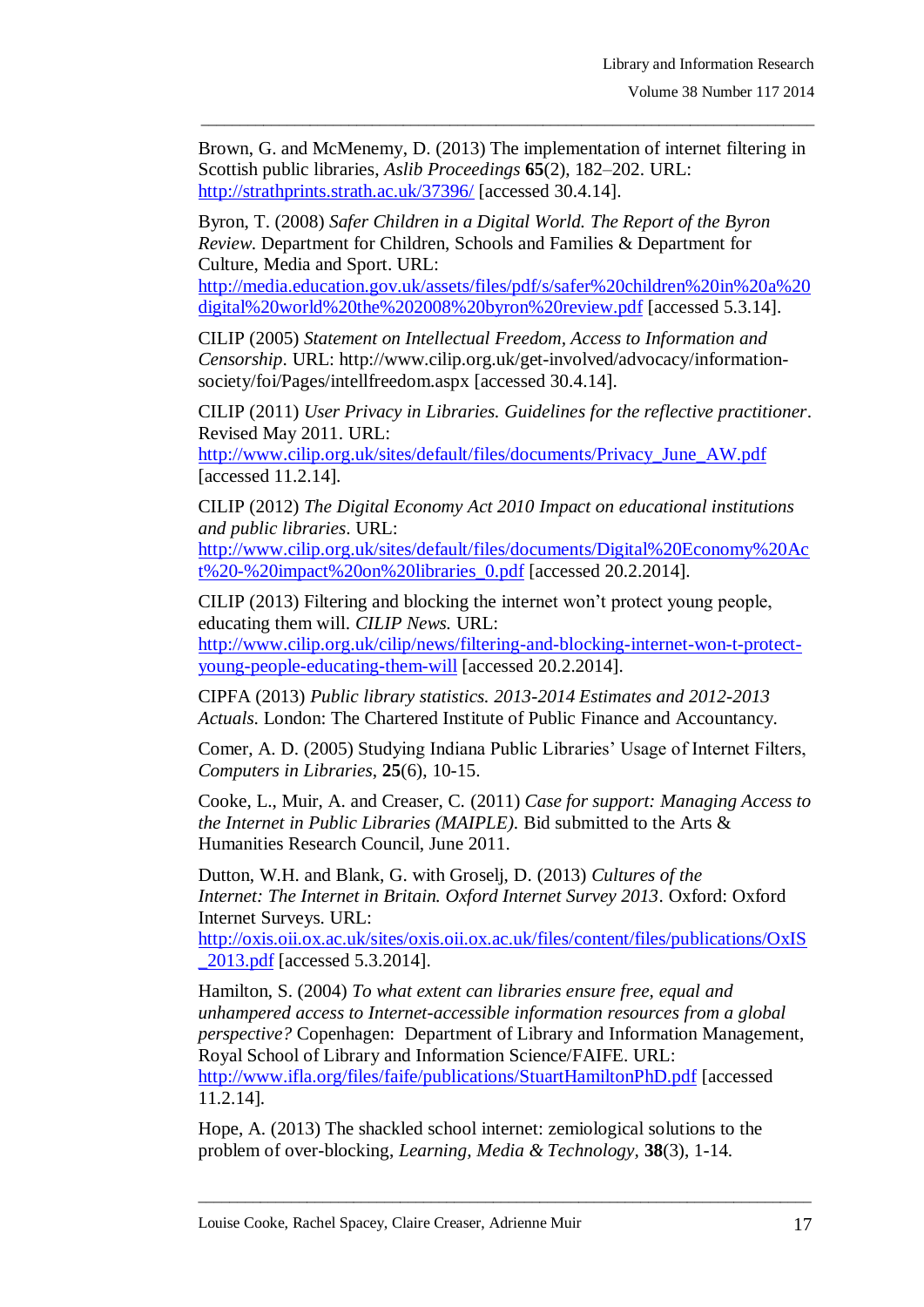IFLA (2012) *IFLA Code of Ethics for Librarians and other Information Workers.*  URL: [http://www.ifla.org/news/ifla-code-of-ethics-for-librarians-and-other](http://www.ifla.org/news/ifla-code-of-ethics-for-librarians-and-other-information-workers-full-version)[information-workers-full-version](http://www.ifla.org/news/ifla-code-of-ethics-for-librarians-and-other-information-workers-full-version) [accessed 10.1.14].

\_\_\_\_\_\_\_\_\_\_\_\_\_\_\_\_\_\_\_\_\_\_\_\_\_\_\_\_\_\_\_\_\_\_\_\_\_\_\_\_\_\_\_\_\_\_\_\_\_\_\_\_\_\_\_\_\_\_\_\_\_\_\_\_\_\_\_\_\_\_\_\_\_\_\_\_\_\_\_

Jaeger, P. T. and Yan, Z. (2009) One Law with Two Outcomes: Comparing the Implementation of CIPA in Public Libraries and Schools, *Information Technology and Libraries*, **28**(1), 8-16.

Jivanda, T. (2013) BT Internet filter gives parents option to block "gay and lesbian lifestyle" content, *The Independent,* 20 Dec. URL:

[http://www.independent.co.uk/life-style/gadgets-and-tech/news/bt-internet-filter](http://www.independent.co.uk/life-style/gadgets-and-tech/news/bt-internet-filter-gives-parents-option-to-block-gay-and-lesbian-lifestyle-content-9018515.html)[gives-parents-option-to-block-gay-and-lesbian-lifestyle-content-9018515.html](http://www.independent.co.uk/life-style/gadgets-and-tech/news/bt-internet-filter-gives-parents-option-to-block-gay-and-lesbian-lifestyle-content-9018515.html) [accessed 7.2.14].

Kranich, N. (2001) Should Public Libraries Use Filters to Block Obscenity and Pornography on the Internet? NO, *The CQ Researcher*, **7**(21), 481.

Laughton, P.A. (2008) Hierarchical analysis of acceptable use policies, *SA Journal of Information Management*, **10**(4). URL: <http://www.sajim.co.za/index.php/SAJIM/article/viewFile/330/320> [accessed 20.2.14].

LISU (2012) *MAIPLE (Managing Access to the Internet in Public Libraries): About Us*. URL: [http://www.lboro.ac.uk/microsites/infosci/lisu/maiple/about](http://www.lboro.ac.uk/microsites/infosci/lisu/maiple/about-us.html)[us.html](http://www.lboro.ac.uk/microsites/infosci/lisu/maiple/about-us.html) [accessed 7.2.14].

May, J. (2014) What"s the best way to keep children safe online? *CILIP News*. URL: [http://www.cilip.org.uk/cilip/news/what-s-best-way-keep-children-safe](http://www.cilip.org.uk/cilip/news/what-s-best-way-keep-children-safe-online-0)[online-0](http://www.cilip.org.uk/cilip/news/what-s-best-way-keep-children-safe-online-0) [accessed 20.2.2014].

McMenemy, D. and Burton, P.F. (2005) Managing access: legal and policy issues of ICT use. In: McMenemy, D. and Poulter, A. (eds.) *Delivering Digital Services. A handbook for public libraries and learning centres*. London: Facet Publishing, 19-34.

Poulter, A., Ferguson, I., McMenemy, D. and Glassey, R.J. (2009) Question: where would you go to escape detection if you wanted to do something illegal on the Internet? Hint: shush! In: *Global Security, Safety and Sustainability: 5th International Conference, ICGS3 2009*. Communications in Computer and Information Science (1<sup>st</sup>). New York: Springer-Verlag. URL: <http://strathprints.strath.ac.uk/29302/1/FRILLSisc02.pdf> [accessed 20.2.14].

Resnick, P. J., Hansen, D. L. and Richardson, C. R. (2004) Calculating Error Rates for Filtering Software, *Communications of the ACM*, **47**(9), 67-71.

Rt Hon David Cameron MP (2013) The internet and pornography: Prime Minister calls for action. URL: [https://www.gov.uk/government/speeches/the-internet-and](https://www.gov.uk/government/speeches/the-internet-and-pornography-prime-minister-calls-for-action)[pornography-prime-minister-calls-for-action](https://www.gov.uk/government/speeches/the-internet-and-pornography-prime-minister-calls-for-action) [accessed 11.2.14].

Simpson, B. (2008) New labor, new censorship? Politics, religion and internet filtering in Australia, *Information & Communications Technology Law,* **17**(3), 167-183.

Spacey, R., Cooke, L., Creaser, C. and Muir, A. (2014a) Regulating internet access and content: findings from the MAIPLE project. *Journal of Librarianship*